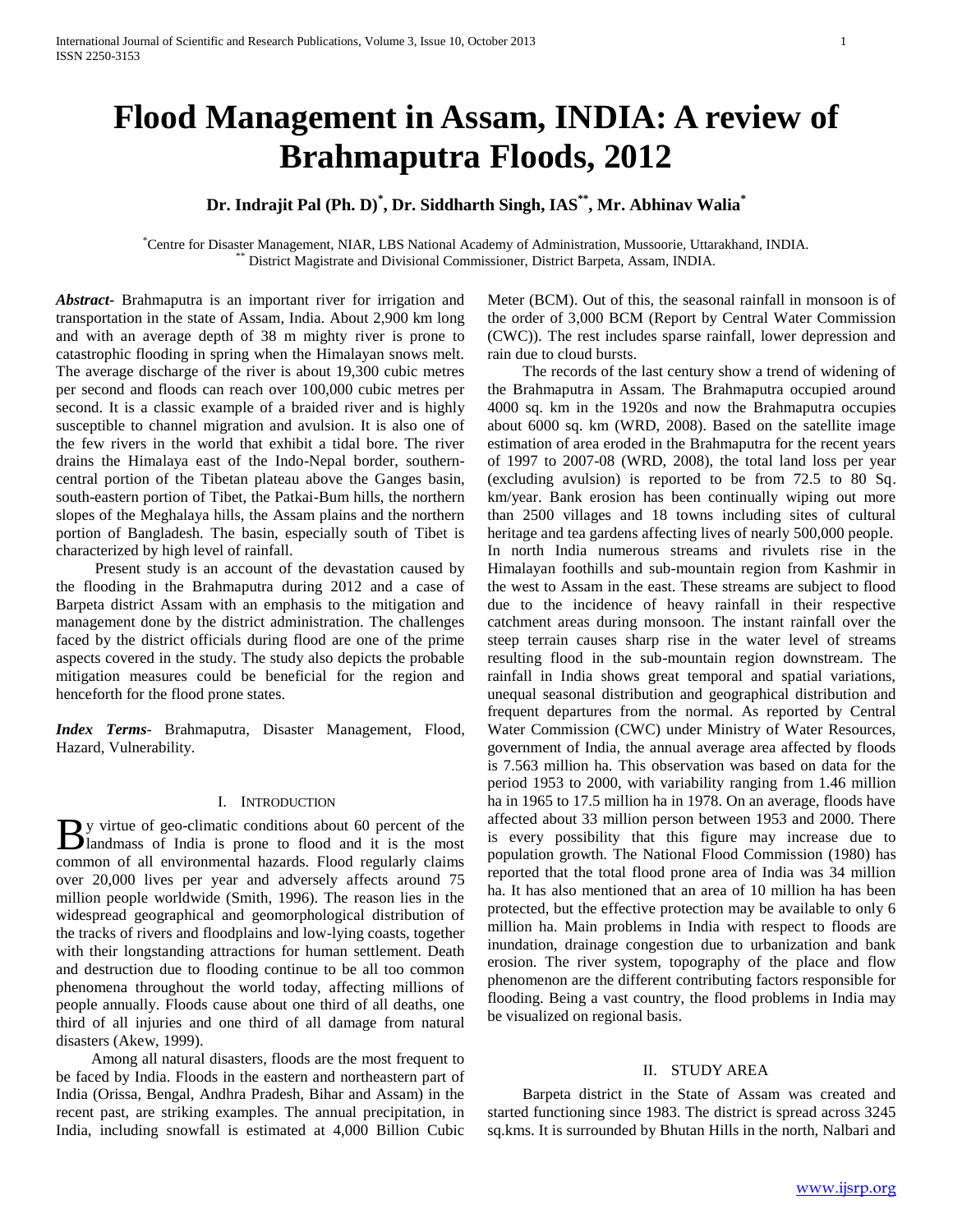Baksa districts in the east, Goalpara and Kamrup districts in the south and Bongaigaon and Chirang districts in the west. Total population of the district is 16,93,190 (2011 census) with a population density of 632 per sq.km. and sex ratio of 1000:951. The major rivers flowing through the district are Brahmaputra, Beki, Manas, Pahumara, Kaldia, Palla, Bhelengi and Chaulkhowa. The rivers flowing through the district are also causes annual floods and riverbank erosion particularly in the char areas (flood plane), leading to a considerable loss of life and property. Barpeta district has overall flat topography with gentle slope towards south (Figure 1). The northern part of the district is slightly elevated, while the southern part close to the northern bank of the river Brahmaputra is low lying and flood prone.



**Figure 1: Schematic map of the district**

## III. 2012 BARPETA FLOOD INCIDENT

 Berpeta district experienced three waves of flood during the year 2012. These were one of the most severe floods in the Barpeta history. The river Brahmaputra touched the highest flood level of 43.62 m in the history of last nine years. The brief impacts of the floods are as in Table 1.

**Table 1: Impacts of 2012 Brahmaputra flood waves**

|               | <b>Duration</b><br>of<br>the<br>flood | <b>Rivers</b><br><b>Responsible</b><br>for Flooding | Major<br>Revenue<br><b>Circles affected</b> |
|---------------|---------------------------------------|-----------------------------------------------------|---------------------------------------------|
| First         | $7th$ to $24th$                       | Pahumara,                                           | Sarthebari (in<br>$\bullet$                 |
| Wave          | June,                                 | Kaldia.                                             | continuation)                               |
|               | 2012,                                 | Bhellengi                                           | Bajali                                      |
|               |                                       | and Tihu                                            | Sarupeta<br>$\bullet$                       |
|               |                                       |                                                     | Barpeta (small<br>$\bullet$                 |
|               |                                       |                                                     | part)                                       |
| <b>Second</b> | $25^{\text{th}}$<br>June              | Brahmaputra,                                        | Barpeta<br>$\bullet$                        |
| Wave          | $14^{\text{th}}$<br>to                | Nakhanda,                                           | Sarthebari                                  |

|                      | August,<br>2012                                            | Mora<br>Chaulkhowa<br>and<br>Bhellengi                                         | Baghbar<br>Chenga<br>Kalgachia<br>$\bullet$<br>Barnagar<br>$\bullet$                                            |
|----------------------|------------------------------------------------------------|--------------------------------------------------------------------------------|-----------------------------------------------------------------------------------------------------------------|
| <b>Third</b><br>wave | $21^{st}$<br>Sep<br>$15^{\text{th}}$<br>to<br>Oct,<br>2012 | Pohumara,<br>Kaldia,<br>Bharamputra,<br>Nakhanda<br>Mora<br>and<br>chaulkhowa. | Barpeta<br>Chenga<br>Kalgachia<br>$\bullet$<br>Sarthebari<br>$\bullet$<br><b>Baghbar</b><br>$\bullet$<br>Bajali |

 Three waves of flood at Barpeta affected almost entire district. A large number of people and livestock were faced the devastation of flood and large area of agricultural land inundated for a long period of time.

 2012 floods of Assam had created severe economic, human and livestock losses. A total number of 686 villages were affected by the floods. Death toll of Human was raised to 36 out of which 23 were males and 13 females. About 4,25,732 livestock and poultry had also been affected.

 There was hardly any circle in the district, which has not been affected during the flood period (June-Oct, 2012). Barpeta, Chenga and Baghbar circles were affected entirely and only Barnagar circle was affected least where 5 out of 97 villages were affected.

 Since the district is grossly depends on the agriculture, the livelihood of the local communities shattered by the impact. A total of 1,56,480 hectares of agricultural land inundated and about 26,842 hectares of non-agricultural land was also worst affected by the flood. A significant amount of infrastructural damage was also recorded, which includes 12508 completely damaged house, 3521severely damaged house, and 28891 partially damaged house. Large number of roads, bridges, culvert had been damaged along with the losses in other sectors i.e., fishery, water resource etc. Most of the State Highway, PWD roads have been affected by the incessant rains either being inundated or waterlogged causing communication disruption and obstruction in relief and rescue operations.

## IV. FLOOD MANAGEMENT BY DISTRICT ADMINISTRATION

## **Early Warning:**

 In Barpeta district early warning dissemination was quite effective to connect the last mile. Central Water Commission (CWC), the agency responsible for monitoring of all the rivers in the state, released the first early warning for 2012 flood. In case of rise in water level or any probability from the catchments area, CWC issues the warning to the SDMA/DDMA for further dissemination through EWS established by the DDMA. For each village State Government has appointed a resource person (village head man), who is responsible for the dissemination of early warning in his/her villages during flood situation. Early warning has been disseminated on time for the quick response and evacuation for all the three flood waves.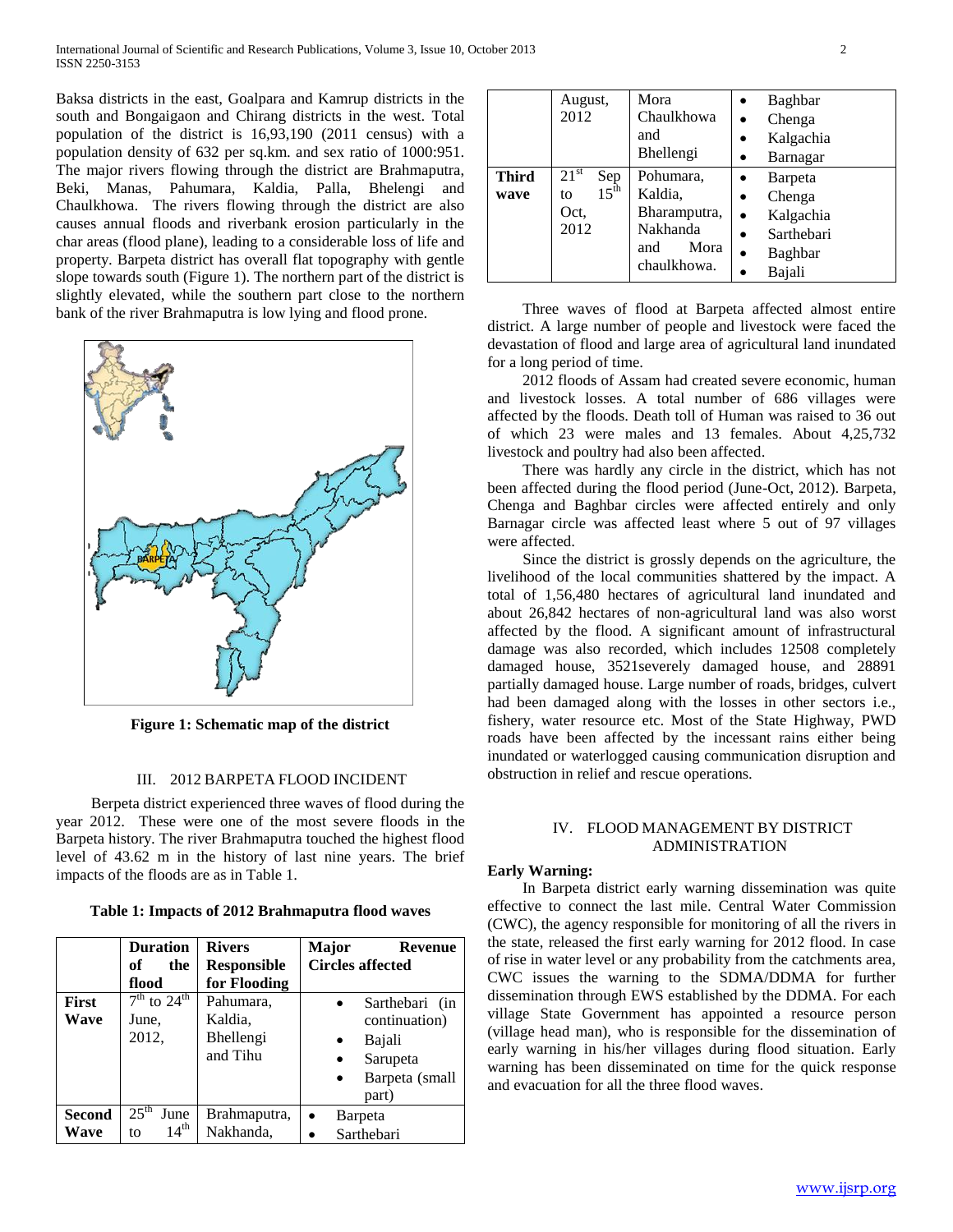Since flood is a regular phenomena in the district, District Administration and all the concern departments was prepared in advance to manage the flood situations. As soon as department received the early warning from the CWC, the information has been quickly disseminated to each village in a well planned manner for the evacuation of the people and cattle living in the places have probability of inundation. National Disaster Response Force (NDRF), State Disaster Response Force (SDRF) and District Administration Officials closely administered the relief and rescue works. Major steps towards the relief and rescue explained in Table 2

**Table 2: Administrative Response during 2012 Brahmaputra floods.**

| Step 1  | On receipt of warning of the impending       |
|---------|----------------------------------------------|
|         | flood for all the three waves, part of the   |
|         | immediate response an early warning has      |
|         | been disseminated in each village to         |
|         | warn the people.                             |
| Step 2  | Emergency Operation Centre (EOC) has         |
|         | been activated in the District on 24 x7      |
|         | basis.                                       |
| Step 3  | Administration<br>District<br>has<br>been    |
|         | disseminated early warning in the likely     |
|         | affected areas especially to those people    |
|         | who have no access to mass media.            |
| Step 4  | Immediately after inundation evacuation      |
|         | activities has been started from the worst   |
|         | affected circles on the priority basis.      |
| Step 5  | Adequate<br>number<br>of<br>Disaster         |
|         | Management staff, rescue swimmers,           |
|         | boats, and equipment had been deployed       |
|         | to all the affected villages for quick       |
|         | rescue and relief operations.                |
| Step 6  | Flood affected people had been shifted to    |
|         | pre-identified safe places at higher         |
|         | elevations i.e. schools, Panchayat Ghar,     |
|         | embankments.                                 |
| Step 7  | a key responsibility, food, safe<br>As       |
|         | drinking water, hygiene and sanitation       |
|         | facilities etc. has been provided to all the |
|         | by the<br>affected<br>people<br>District     |
|         | Administration.                              |
| Step 8  | Search and Rescue activities were also       |
|         | carried out through out the district along   |
|         | with the relief work. All the injured and    |
|         | people needed medical attention had          |
|         | been administered by the medical care        |
|         | unit.                                        |
| Step 9  | Damage assessment has also been carried      |
|         | out for the assessment of loss due to        |
|         | for<br>private and<br>public<br>flooding     |
|         | infrastructures and crops etc.               |
| Step 10 | Cost of damages has also been sent to the    |
|         | State Govt. for release of funds from the    |
|         | "Calamity Relief Fund" as per the            |
|         | prescribed norms.                            |

 As the 2012 floods were severe as compare to the previous years, the requirement of the boats were comparatively high. About 292 boats were deployed with the rescue teams to evacuate the people and cattle. Approximately 83,731 people were evacuated safely and a total of 105 relief camps were established with all the necessary arrangements and as many as thousands of others have taken shelter on roadsides, embankments, highlands etc. About 40 medical teams had been formed to provide medical assistance to the affected people.

## **Mitigation Measures by the District:**

 District Administration was regularly monitoring the early sign of impending flood and rising water level in the rivers on day-to-day basis. Since flood is the regular phenomena in the district so it is essential to monitor the situation in advance for better preparedness. According to the rainfall in the catchment area and prediction of IMD, there was high possibility of the flood hitting the district this year, a number of necessary arrangements / exercises have been carried out i.e. identification of potentially weak areas along embankments and river banks, capacity building, quick response, early warning etc. All the potentially weak embankments were identified as vulnerable sites and mapped by the Water Resource Department (Figure 2). After identification of such sites, repair works in advance has been completed especially for the most vulnerable sits like Pazarbhanga, Manikpur etc. As a next step towards the effective flood management the District administration was done the assessment of available resources in hand and the resources required for worst case. Immediately after the warning for severe rainfall at the catchment areas and speculation of flooding of the district, a 24x7 Emergency Control Room has been established with adequate number of supporting staffs and officers.



**Figure 2: Breach and river erosion on the bank of river Bharamputra**

### **Major Challenges Faced by the District Administration:**

 The 2012 flood situations at the district were significantly well managed but still there were challenges to reach the final goal of zero casualties. During the entire flood management (June-October 2012), number of issues had been identified which need to be addressed on the priority basis to deal the future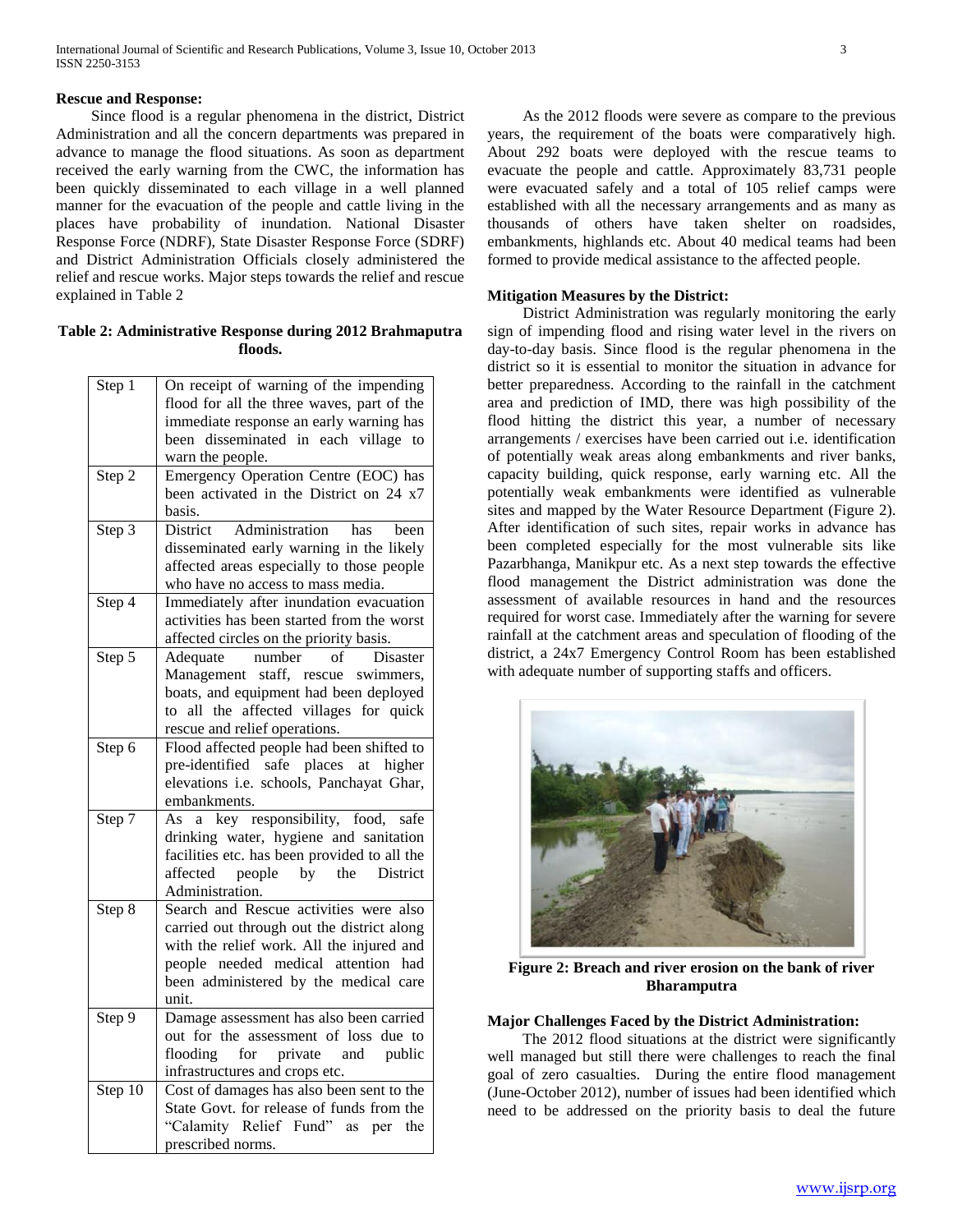floods efficiently. Some major issues and challenges identified by the District Administration are discussed below,

## **Problem Concerned with People's Return to Home:**

 Since the embankments are on higher elevation than flood plains, people have taken immediate shelter during the floods. The flood affected victims, who have lost their homes stayed back on the embankment for a long time, some stayed back permanently. Though the people on the temporary embankment are protected physically but on the flip side the temporary embankments are highly vulnerable to erosion and breaching.

#### **Disease Surveillance and Control:**

 During the entire flood period (June-Oct, 2012), no disease outbreak was reported. District Administration, Medical and Public Health Department were prepared in advance to deal with any disease outbreak situation. A total number of 40 medical teams have been deployed to the various sites for the surveillance and monitoring purpose.

#### **Adverse Meteorological Conditions:**

 The northeastern part of India generally receives high precipitation primarily due to the Southwest monsoon. Average annual rainfall in the region is very high and ranges from 1750 mm in the plains to about 6400 mm in the hills, this huge volume of water rushes through the narrow bowl shaped valley of Assam to the Bay of Bengal ravaging the area through floods and land erosion. The recurring floods in the state of Assam devastate about 20% of the plain area to as high as 67 %.

#### **River Erosion and Breaching of Embankments:**

 River erosion and breaching of embankments are major cause for the rapid inundation. Roads and embankments have been breached or overtopped at various places, with the worst breaches developed at places.

#### **Management of VIP visits:**

 VIP visits during and after flooding have been identified as one of the major challenges for district administration. During the flood situation it is very difficult to manage the necessary arrangements (i.e., security, logistics etc.) for the VIPs as most of the resources are deployed in the rescue, relief and other important work related to flood management.

#### **Coordination among the Agencies**

 Interdepartmental coordination during disaster situation is one of the important issues need to be addressed. In normal practice majority of the NGOs are trying to reach the affected sites in proximity of roads and headquarter with the similar type of relief materials. Hence, a good coordination mechanism among the NGOs is high priority need.

## **Boat Management:**

 Availability of the adequate number of boats during the relief and rescue work at the time of flood was a challenge for the administration. All the resources i.e. boats men, rescue swimmers etc. need to put in loop in terms of regular meetings and exercises especially during the non-flood period.

## **Relief Camp Management:**

 During flood managing relief camps were a major challenge for the department especially distribution of food, hygiene and sanitation at the campsite etc. Even each relief camp context presents different unique challenges, which require improvisation and quick problem solving techniques.

#### **Damaged Roads:**

 Most of the roads were severely damaged including the State Highways, PWD roads due to the inundation and waterlogging caused serious communication disruption in relief and rescue operations. The district administration has planned alternative solution to combat with these situations through the deployment of adequate number of boats for the relief and rescue operations. But restoration of road connectivity is the challenge to pursue quick relief and rescue operations.

#### **Waterlogged Agricultural Land:**

 In many cases, the temporary small embankments were made to stop the high flow of water inside the town. After the flood is over the same small embankments were acted as barrier to stop the backflow of trapped water. District administration faced huge challenge to drain out the trapped floodwater in the agricultural lands. Finally the administration removed the temporary embankments to help the trapped water for backflow.

## **Conclusions and Recommendations:**

 Barpeta is regularly affected by floods due to high discharge in the Brahmaputra and other river system of the district. The main causes of floods are widespread heavy rainfall in the catchment areas and inadequate capacity of the river channel to contain the flood flow within the banks of the river.

 Flood hazard and potential flood risk from all sources need to be identified and considered at the initial stage in the planning process. Disaster Risk Reduction need to be mainstreamed in the developmental processes of the district and should preferentially be located in areas with little or no flood hazard thereby avoiding or minimizing the risk. Identification and mapping of all the resources, alternative routes is required in advance in view to the worst flood scenarios along with the capacity building exercises for all the stakeholders including the community. Flood awareness among the communities need improvement along with the concept of community based disaster risk management. Launching public awareness campaigns on flood safety and risk reduction and sensitizing all stakeholders to flood problems and mitigation in flood prone areas is essential.

 Water Management is another major identified issue by the District Administration. Presently administration is working on the planning phase of this issue. Since the area is too big, so instead of making embankments, Administration and PWD planning to do the proper channelization of the rivers and tributary system. During the flood time, instead of creating flooding excess water will be distributed in different channels to avoid inundation. Proper channelization of water is an effective and long-term solution for the flood management. In case of embankment development, the concern is the regular increase in riverbed height, as much as big embankments we develop, it will be shorter each year due to the high quantity of sedimentation in